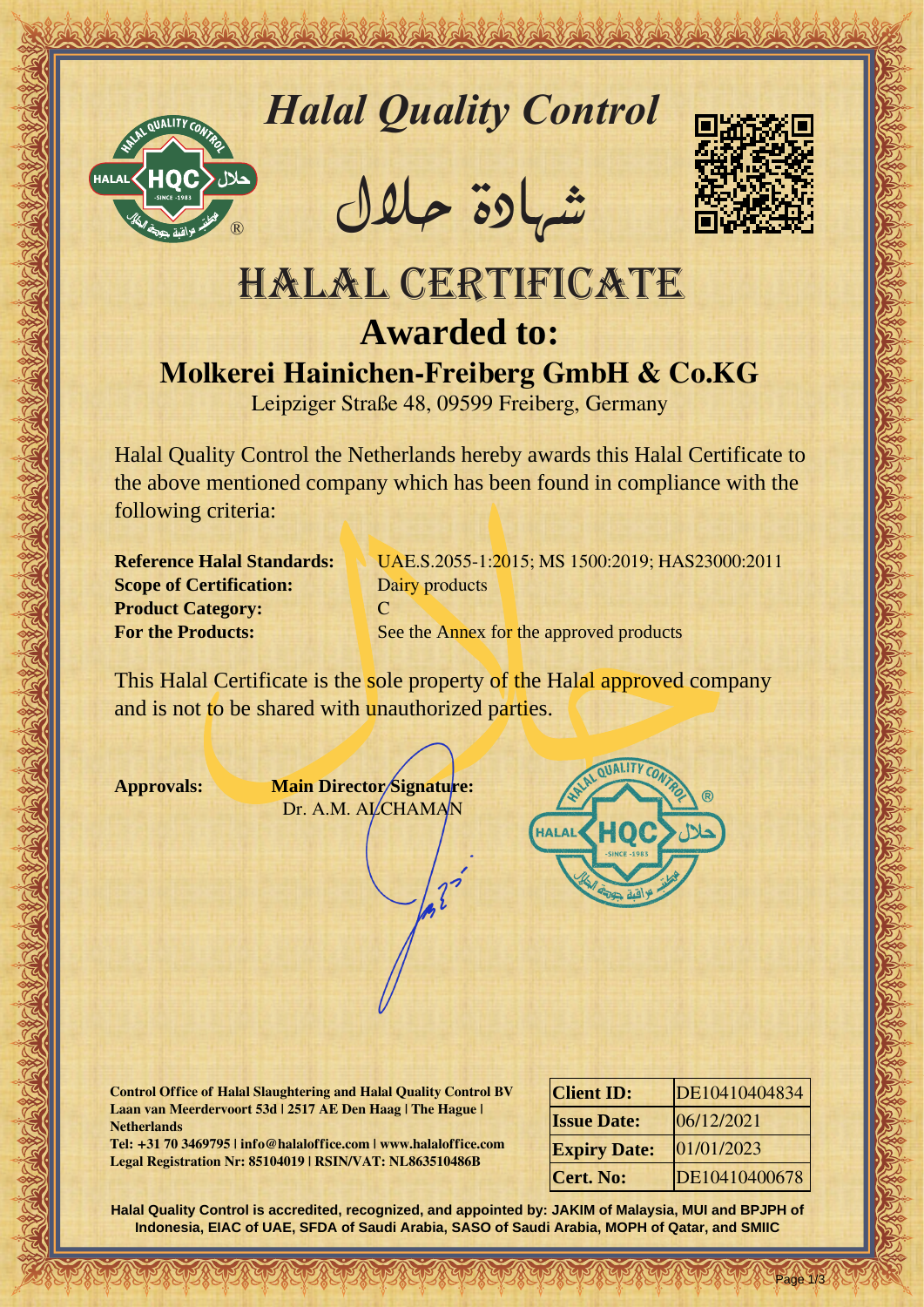





*In the Name of Allah, the Most Gracious, the Most Merciful*

## **Control Office of Halal Slaughtering Halal Quality Control**

مكتب مراقبة الذبم صسب الشريعة الإسلامية مكتب مراقبة جودة المال

## **Annex to Halal Certificate: DE10410400678**

Halal Quality Control confirms that the below mentioned items fully meet the Halal Requirements criteria of the Halal Standards to which it is applied for:

| Nr             | <b>Product name</b>                          |
|----------------|----------------------------------------------|
| $\mathbf{1}$   | Sweet whey                                   |
| $\overline{2}$ | Sweet whey concentrate                       |
| $\mathfrak{Z}$ | Soft cheese from pasteurized cow's milk      |
| $\overline{4}$ | Cream                                        |
| 5              | Cream powder 42 %                            |
| 6              | Demineralized whey powder (Demin 50)         |
| $\overline{7}$ | Demineralized whey powder (Demin 70)         |
| $\,8\,$        | Milk permeate                                |
| $\overline{9}$ | Milk powder 2 %                              |
| 10             | Organic demineralized whey powder (Demin 70) |
| 11             | Organic skimmed milk powder                  |
| 12             | Skimmed milk concentrate                     |
| 13             | Skimmed milk powder                          |
| 14             | Spray dried sweet whey powder                |
| 15             | Whey powder 12                               |
| 16             | Whole milk powder                            |
| 17             | Skimmed Milk Powder, A2                      |
| 18             | Organic demineralized whey powder (Demin 90) |
| 19             | Skimmed milk powder medium heat (goat)       |
| $20\,$         | Organic whey powder 12                       |
| 21             | Organic whole milk powder                    |